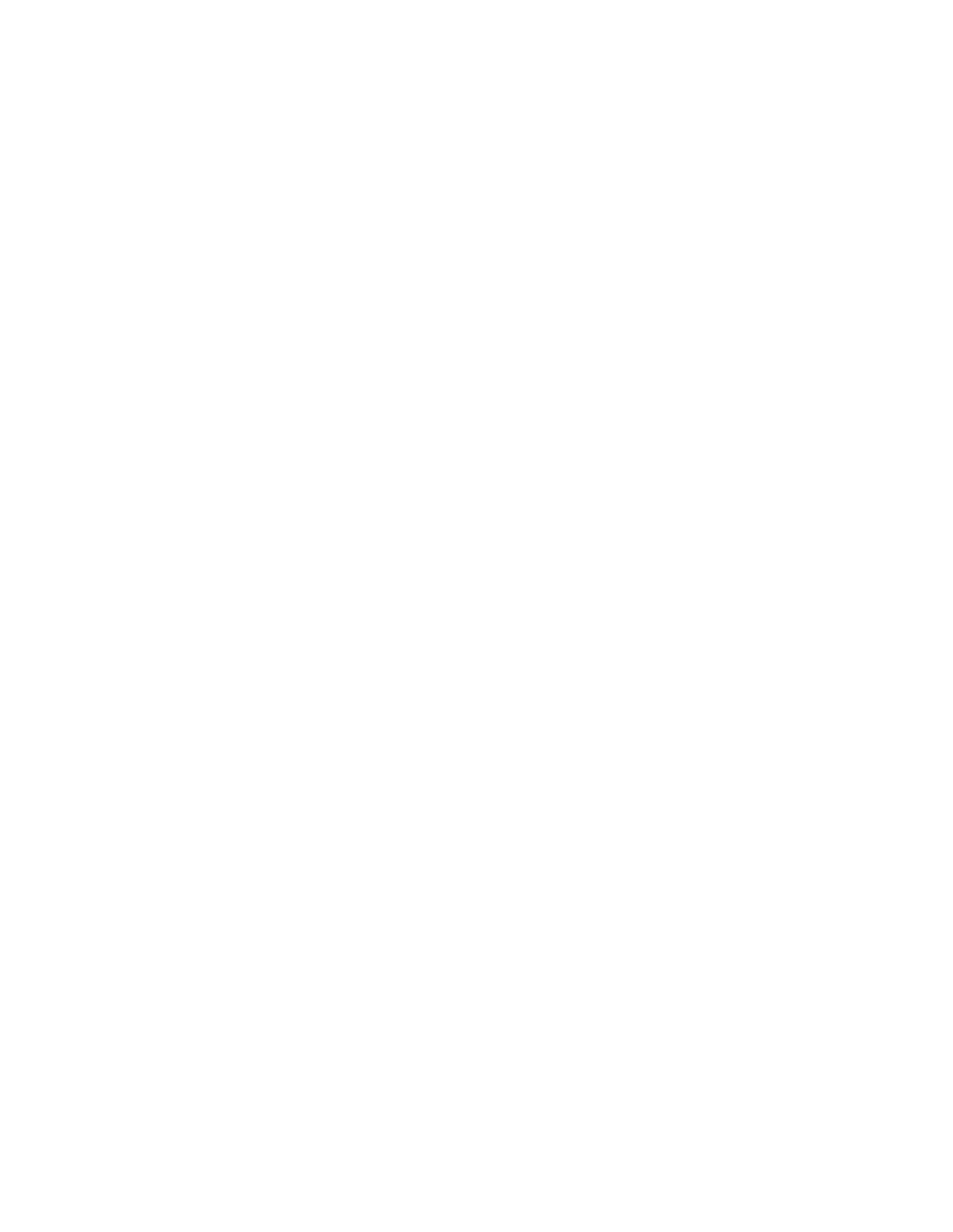#### **WELCOME**

Coasters, Inc. is a non-profit organization whose purpose is to provide support to the competitive gymnasts at Mid-Coast Gymnastics Studio.

All parents of competitive team members are automatic members of Coasters. Members are required to donate their time and talents to support the athletes, coaches, and gym.

#### **Board of Directors**

Voting for the Board of Directors takes place at the Coasters meeting in May. All Coasters members have the right to vote. The Board of Directors are elected for a term of one year. If officers run unopposed they may remain in their positions indefinitely.

Mid-Coast Owner – Kim Wickham (kwmidcoast1@verizon.net) Acting President – Karen Berkheimer Acting Vice President – Kristin Tipton Acting Secretary – Tiffany Bonbright Treasurer – vacant

Email – [coastersmidcoast@gmail.com](mailto:coastersmidcoast@gmail.com)

All officers' mailboxes are located behind the front desk at the gym.

Below are the responsibilities of each officer. This may help in knowing who to contact when you have questions.

#### **President**

- Lead membership meetings
- Liaison between gym (Kim) and Coasters
- Oversee Board of Directors
- Press Releases
- Oversee Social Media
- Update Coasters Handbook
- Plan and organize year end banquet
- Purchase coaches' gifts (weddings, baby's, etc)
- Plan and oversee preparation for Shore Classic
	- o Create, order, and mail postcards
	- o Secure the facilities rental
	- o Assist Kim and Mid-Coast as needed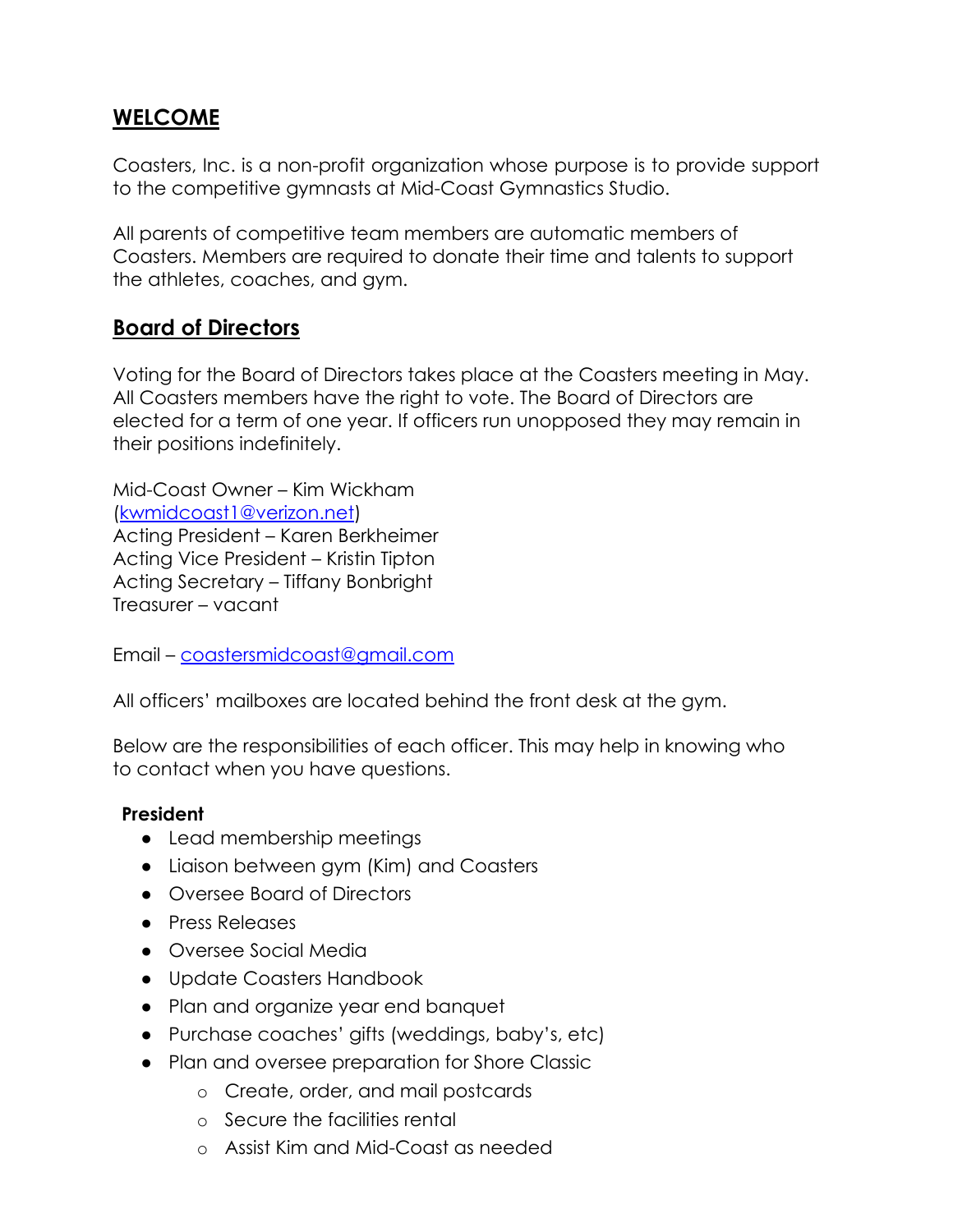#### **Vice-President(s)**

- Attend meetings
- Lead meetings in President's absence
- Assist Board of Directors as needed
- Update Social Media
- Oversee fundraisers Receive fundraising forms, communicate all fundraising with the rest of Board of Directors, present fundraisers forms at Coasters meeting
- Organize Sponsorships (Gymnastics VP)

#### **Treasurer**

- Attend meetings
- Maintain points accounts for all competitive team members
	- o Allocate fundraiser profits
	- o Allocate sponsorship funds
	- o Make payment requests to Mid-Coast for points usage
- Handle finances for various events (meets, banquets, fundraisers, concessions, etc.) – paying invoices, providing startup cash, preparing financial reports, accumulating and allocating points for volunteer hours, etc.
- Reconcile bank account with QuickBooks Online
- Reconcile points balances in Excel and QuickBooks Online
- Provide treasurer reports for monthly Coasters meetings
- File annual Delaware Franchise Tax filing and Federal 990-N
- Provide points balance statements and balances 2X per competitive season and upon request

#### **Secretary**

- Create agendas for meetings
- Attend meetings
- Take attendance at meetings
- Record meeting minutes
- Email gym news and reminders
- Update gymnastics contact information and groups in Gmail
- Maintain Bulletin Boards
- Handle elections
- Coordinate banquet ticket orders
- Create and provide events volunteer sign-up sheets
- Assist Board of Directors as needed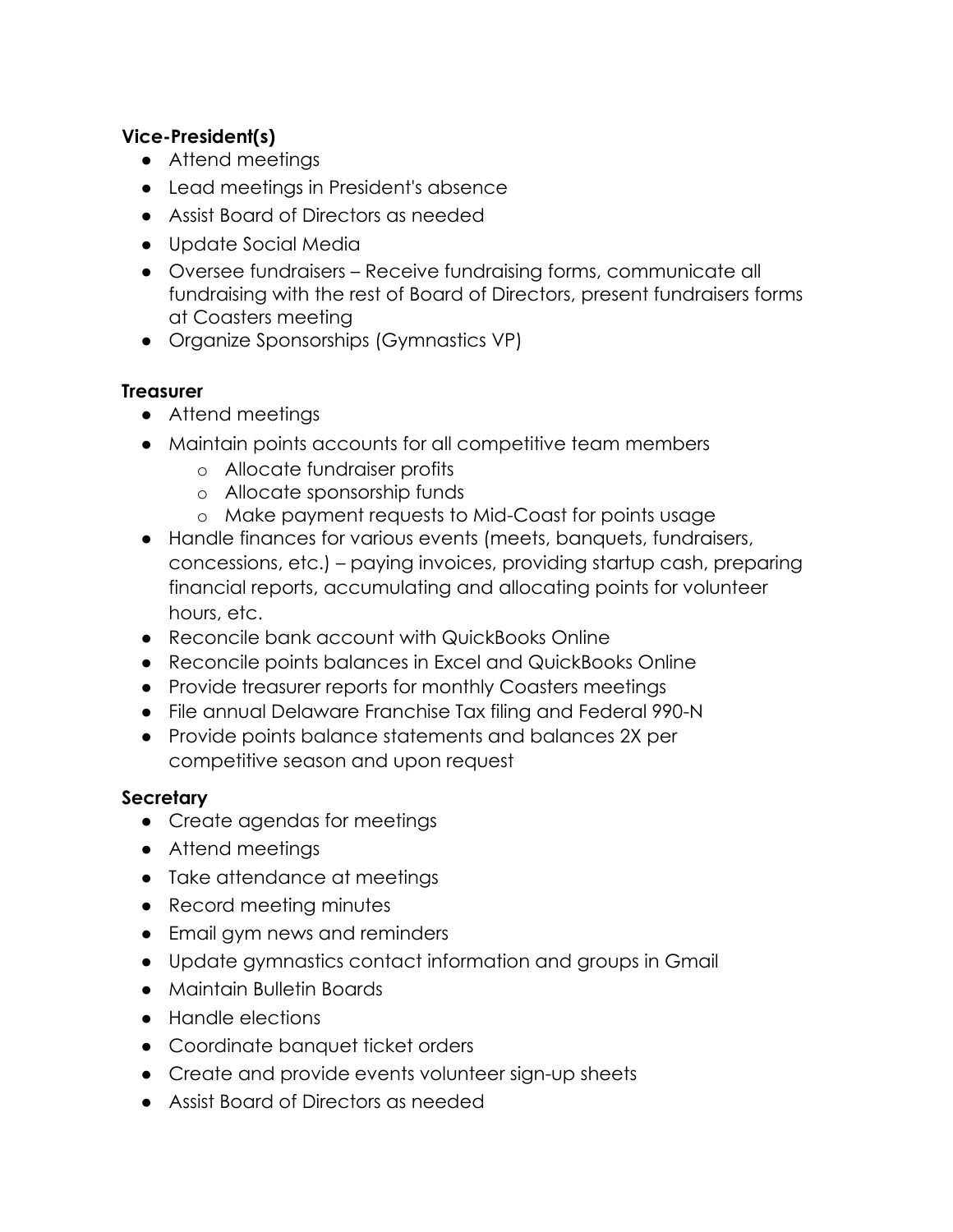## **Team Parent Representative**

Each team has a parent representative who attends membership meetings, disseminates information to the team, acts as a liaison between Coasters officers and team families, organizes team contributions, coordinates gymnast flower bouquets for the state meet, and more. Parent representatives will be determined in September and an email, Band and Facebook post will be used to share their names. During the competitive season, if you have a question or concern on your team, please feel free to contact your team representative. If you are unable to contact the representative or still have questions, feel free to then contact an officer.

## **Coasters Meetings**

Meetings are typically held once a month. We encourage all families to attend and stay involved in gym happenings. Meetings are typically held at the Selbyville gymnastics gym. The meeting date and time is chosen based upon when the majority of team members are already at the gym. We attempt to make it convenient for as many as possible to attend by choosing evenings when the most athletes are practicing. The dates of meetings for the upcoming year will be scheduled at the first Coasters meeting of the season. The schedule of meeting dates will be posted in the gym, on Mid-Coast Gymnastics website, and on our Facebook page. Reminders will be posted on the Band App as well.

#### **Coasters Accounts**

Each gym family has a Coasters Account in which fundraiser funds are deposited. The money earned in these accounts may be transferred to Kim at Mid-Coast to pay for tuition, meet fees, coaches' fees, warm ups, and leotards/uniforms/costumes. Money in points accounts may only be used to directly support athletes. **For balance inquiries or transfers from your Coasters account to the gym, email the Coasters Treasurer at [coastersmidcoast@gmail.com.](mailto:coastersmidcoast@gmail.com)** When requesting money to be transferred, be sure to note specifically what you would like your money to be used for. Payments are made to the gym once a month on the fifteenth. Requests for transfers must be received at least five days before the payment date to be included, otherwise the request will be included on the following payment date.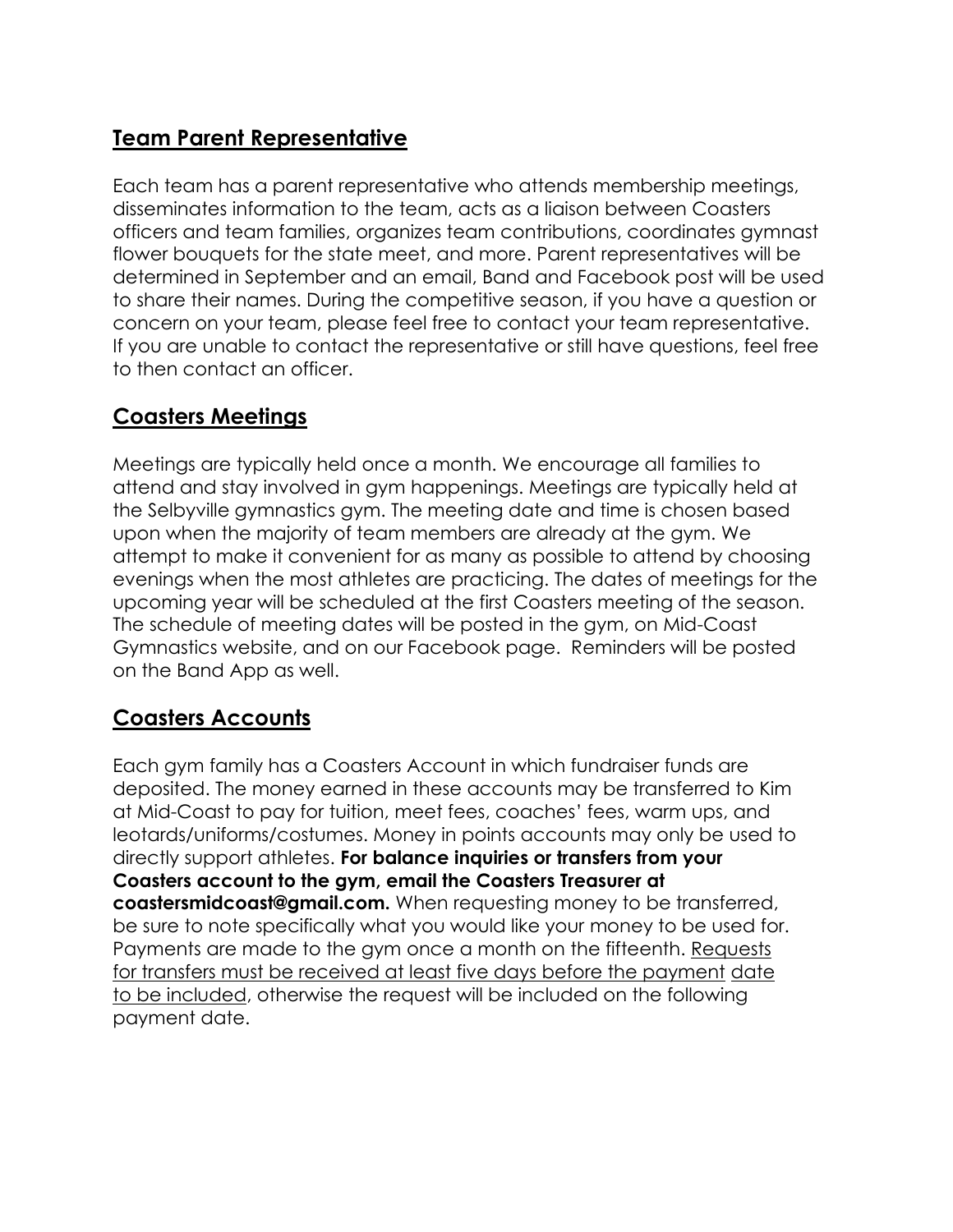#### **Fundraisers**

Fundraisers help subsidize costs for gym families. Through fundraisers you can earn money in your Coasters account to help pay for tuition and other gym costs.

We are always looking for people to organize fundraisers! If you have a great fundraising idea that you would like to organize, please review the fundraising guidelines found on midcoastgymnastics.com/coasters and complete a Fundraiser Planning and Approval Form. As fundraiser coordinator, you decide how the funds will be distributed and the Coasters Treasurer will assist in the process. **A Fundraising Planning and Approval form must be submitted and approved before planning for the event**. The Vice President will present the fundraiser to the Coasters families at the meeting and they will vote to approve or not approve the fundraiser. The fundraiser coordinator should be present at this meeting to answer any questions families may have. Once approved, the fundraiser coordinator is responsible for organizing and overseeing the fundraiser. **ALL FUNDRAISER MONIES MUST BE PROCESSED THROUGH COASTERS!**

#### **Sponsorships**

Families are encouraged to acquire sponsors. These sponsorships benefit individual gymnasts and all athletes, as well as local businesses. For each sponsor acquired, your gymnast receives 80% of the sponsorship amount in their Coasters account and 20% will go to the Coasters general fund to pay for the sponsor perks, meet expenses, gym equipment, etc. Copies of the sponsorship guidelines, business letters, and forms can be downloaded from the Coasters page at [www.midcoastgymnastics.com/coasters.](http://www.midcoastgymnastics.com/coasters) [A](http://www.midcoastgymnastics.com/coasters)ny questions about sponsorships may be emailed to [coastersmidcoast@gmail.com.](mailto:coastersmidcoast@gmail.com)

#### **Team Leotards, Uniforms, and Warm-Ups**

All team athletes are required to purchase a team leotard or uniform and warm- up to be worn during all meets. If possible, the coaches will attempt to find used leotards, uniforms, and warm-ups from another team member. The cost of these items varies depending on the team and level. Please see your child's coach for the cost.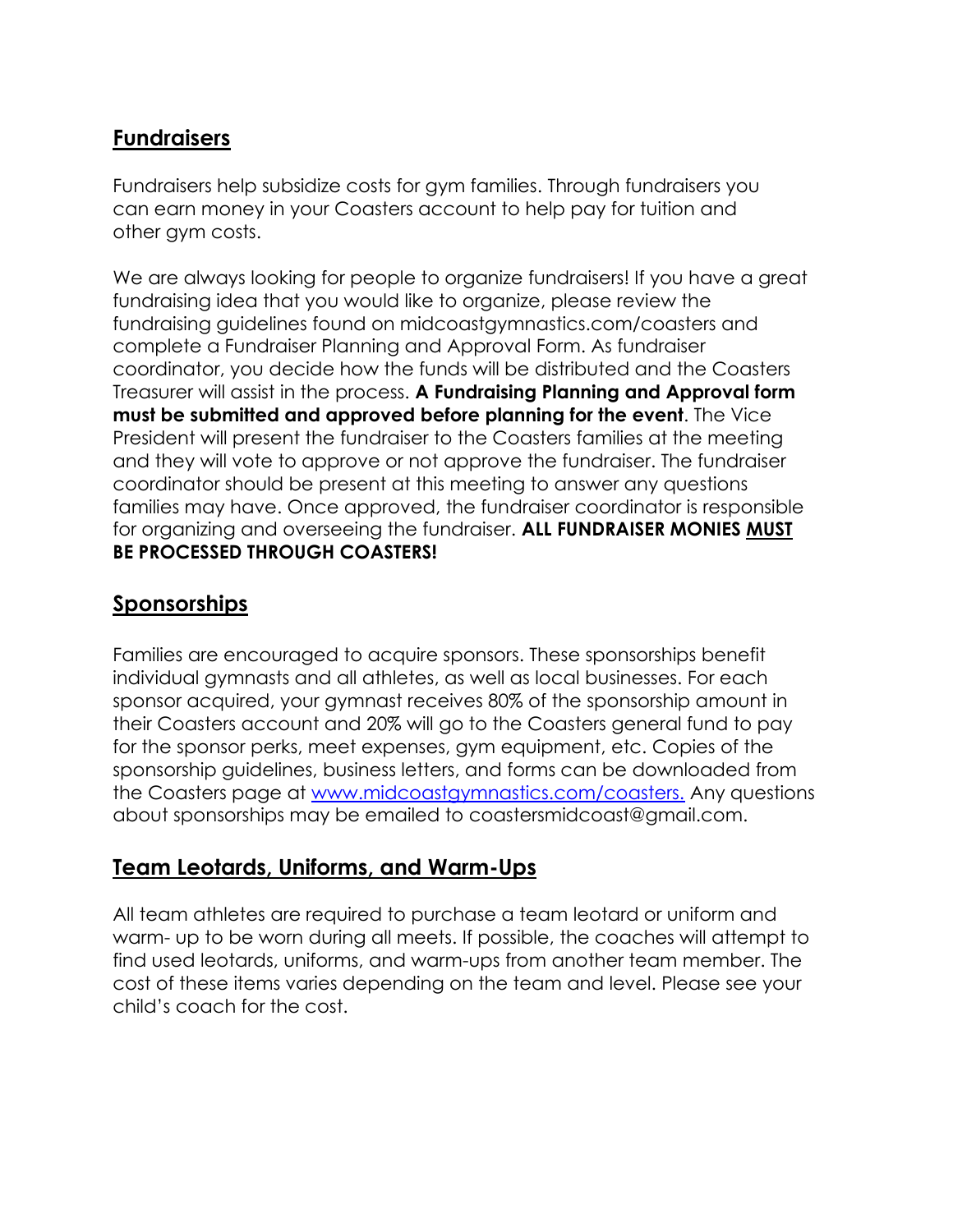## **Meet and Coaches' Fees**

There is a fee for participating in all meets. These fees vary. Kim will post these fees in Jackrabbit and they are due within two weeks of being posted. It is important to pay these fees as soon as possible for your child to participate in the meet. If the meet fee is not paid, your child may not be able to participate. These fees can be expensive, so please plan accordingly.

There are additional coaches' fees to help pay the travel expenses for our coaches. These fees vary depending on the distance and length of the stay at the meet. The coaches' fees are totaled after the meet and the cost is divided between the attending athletes. Team families will receive a notice of cost posted in their Jackrabbit account. Coaches fees are expected to be paid within two weeks of being posted.

#### **Mid-Coast Home Meets**

Mid-Coast Gymnastics team hosts an annual gymnastics meet, The Shore Classic, in January and may also host the Delaware State Meet. **All gymnastics team families are required to volunteer during hosted meets**. In the fall, we will need committee chairs to begin organizing The Shore Classic. Families may then volunteer to help the chairs by signing up on committee sheets in December. Volunteers are compensated by receiving a portion of proceeds in their Coasters points accounts. After the meet, the Executive Committee votes on the amount paid out to volunteers based on the profits of the meet.

#### **Dance Recital**

**All team members are required to participate in the gym's annual dance recital in June**. The recital will include participation from the gymnastics team members as well as the recreational dance and tumbling classes. Some athletes may be required to purchase a recital costume. Coaches will inform families of the costume requirements as soon as possible.

#### **Annual Banquet**

Coasters organizes the gym's annual banquet, typically in June, to celebrate our success during the competition season. This is family event. When available, general funds earned from fundraisers are used to help subsidize the cost of the banquet. Awards are given to recognize all athletes.